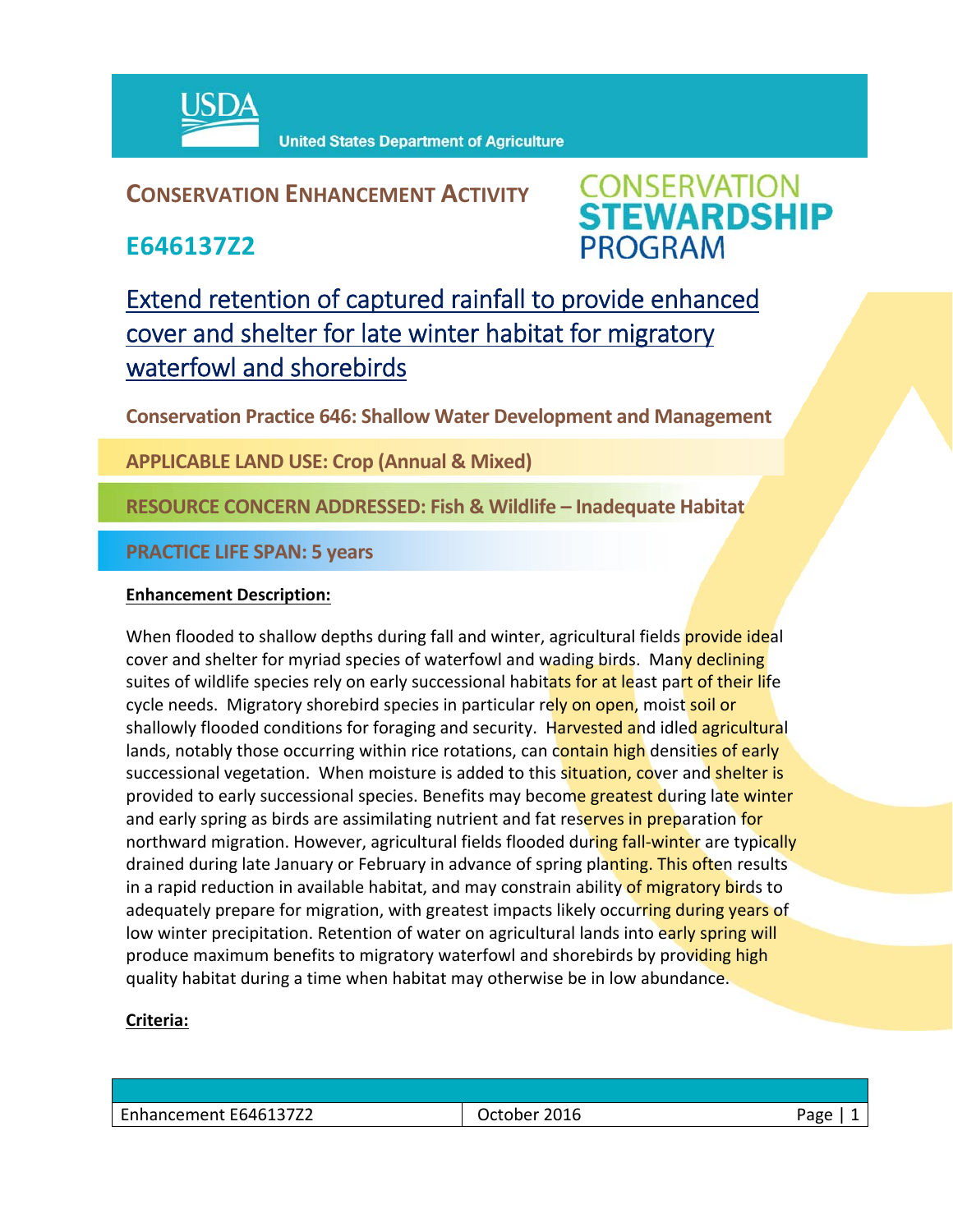

**United States Department of Agriculture** 

This enhancement applies to crop land use acres with leveed fields capable of holding water at an average depth of 6 to 18 inches for the duration of the activity.

 Develop a wildlife habitat management plan for the targeted species suite.



- Water control structures affecting the subject land use are to be closed by mid-fall and remain closed until late winter to early spring.
	- o Water depths of 6 to 10 inches provide maximum benefit to targeted species.
	- o Water depths shall not exceed 18 inches for any extended period.
- A Wildlife Habitat Evaluation Guide (WHEG) specific to shallow water habitat on cropland must be used to show that implementation of the Enhancement will improve wildlife habitat value from fair (planning criteria  $= 0.5$ ) to good (planning criteria greater than 0.5 and less than or equal to 0.6) or from good to very good (planning criteria greater than 0.6).

Note: This Enhancement may be grouped with E647137Z1-Manipulate vegetation on fields where rainfall is to be captured and retained. If not grouped with E647137Z1-Manipulate vegetation on fields where rainfall is to be captured and retained, this Enhancement may also be grouped with E646137Z3-Shorebird habitat, late season shallow water with manipulation or E646137Z4-Shorebird habitat, extended late season shallow water with manipulation.

## **Documentation Requirements:**

- Copy of the wildlife habitat management plan for the targeted species suite (including the WHEG scores for present and planned conditions).
- Field log to include:
	- o Crops grown and the harvest date for the crops grown on the applicable acres;
	- o Date/time the water control structure was closed;
	- o Date/time of each field visit and observed water levels;

| Enhancement E646137Z2 | 201 $\epsilon$<br>Jctober<br>2016 | Page |
|-----------------------|-----------------------------------|------|